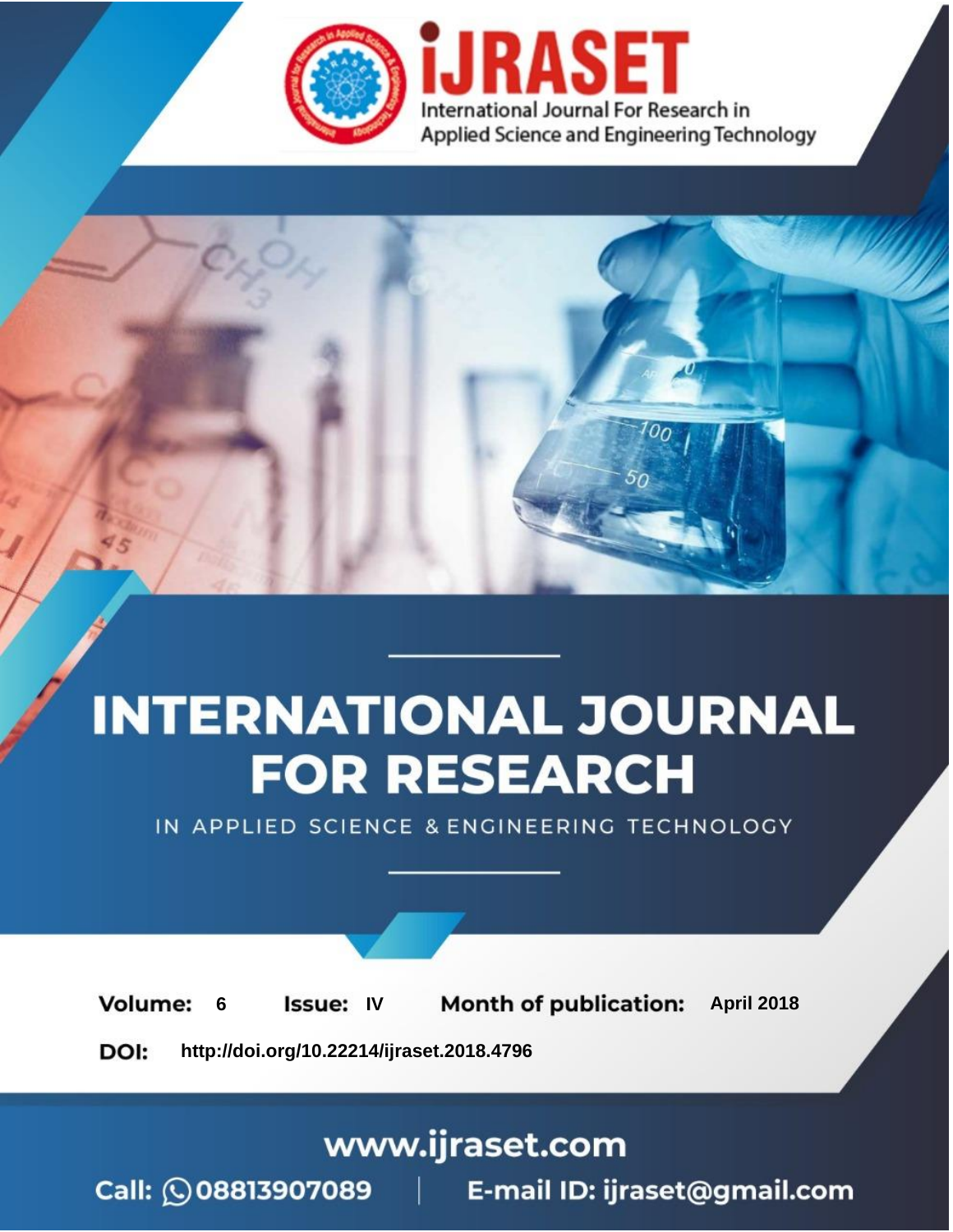

## **Impact Analysis of Cohesion and Abstraction on Availability Issue at Early Stage**

Dr. Brijesh Kumar Bhardwaj<sup>1</sup>

*<sup>1</sup>Assistant Professor, Department of Computer Application Dr. R. M. L. Avadh University, Faizabad*

*Abstract: Availability issue of software quality is one of the well-known topics of research in software engineering. Assessment used to improve the quality of software systems. Object oriented property is mainly designed for principles of abstraction, encapsulation, and inheritance. This research paper focuses on effects of cohesion and abstraction on availability. The effect of our try out indicates that extensive apply of inheritance leads to models that are more difficult to modify. These results are in procession with the conclusions drawn from previous experiments on cohesion and abstraction with availability. Index Terms Availability Issues, Design Characteristics, Quality factors*

#### **I. INTRODUCTION**

This paper depicts an exploratory examination concerning the availability with object oriented properties. The work displayed is a piece of a bigger research venture on the quality of early frameworks and software advancement ancient rarities [2]? In the setting of software demonstrate is seen as a calculated model that catches and structures the software, i.e. the usefulness also, tenets of the (some portion of the) software space for which a data framework must be produced [7]. Characterizing a software display is a piece of the software engineering advance in the improvement of a data framework. Software availability is utilized to build the quality of software since decades [5]. For the better software improvement, estimation assumes an extremely basic part for software engineering to make it a genuine engineering discipline. Equipment and in addition software ended up complex step by step, so reasonability is a noteworthy concern. Past were the days when just conventional systems were utilized to diminish the quality and specialized choices with respect to software availability. It is a degree through which a framework object can hold a specific quality or attributes [4, 6]. Object-oriented is a grouping approach that is skilled to arrange the issue in terms of object and it might give numerous paybacks on abstraction and cohesion of software issue into effectively comprehended objects and giving a few future considerations.

#### **II. IMPACT ISSUES**

Many methodologies and approaches are available to address availability. But they do not address quality impact at design level. Very few are available at design time. Rapid growth on software dependency increased the life expectancy of software quality [3, According to the Author in literature Survey [9 ,10 ] authentication and authorization combines availability estimation model at design stage, which also captures new and complementary dimensions of security . Various Literature survey on software quality reveals that even though plenty of quality problems have been fixed, the produced software is not improved. Therefore, in this regard some of the following issues have been addressed.

- *A.* To review and critically examine the impact on software availability, design specification, design elicitation, verification and validation and object oriented property (abstraction and cohesion).
- *B.* To implement the impact analysis to ensure the software availability specification that contains the quality specification which helps to improve the software application and reduce the fault of the software product.
- *C.* A viable analysis is needed to address availability through abstraction and cohesion. The best approach is to correlate design parameters with quality attributes in order to positive and negative impacts.

In order to figure 1 shown the correlated in two perspectives positive or negative impacts.

#### **III. CRITICAL ANALYSIS WITH RULES**

Some design availability constructs of object-oriented programming languages affect software quality. These constructs are Interdependency level within module, Cohesion and abstraction. In order to maintain availability it is required to maintain quality. Impact of design constructs on quality factors has been shown in table 1, 2. Basically three rules have declared or observation [8] shows in these terms.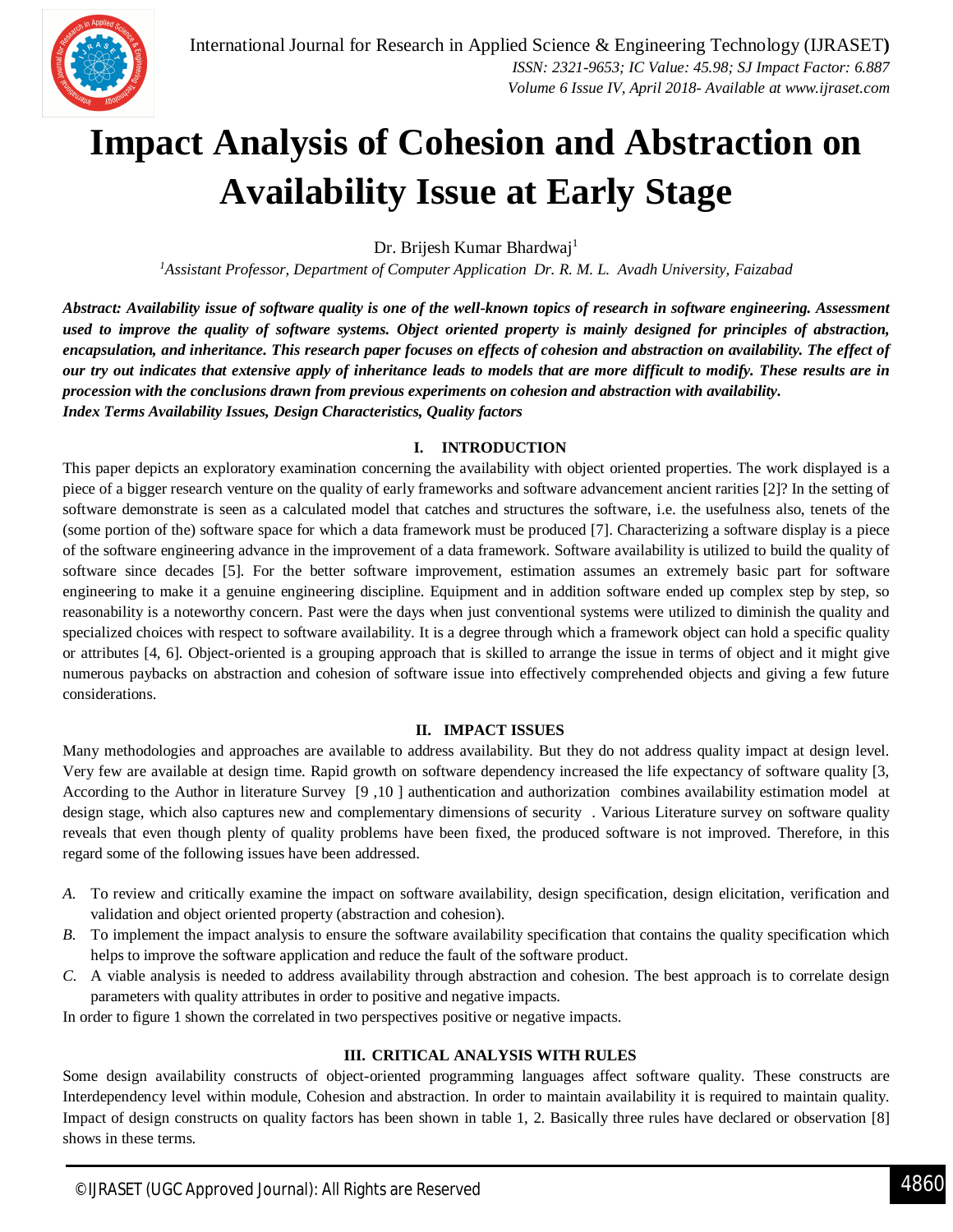

*Volume 6 Issue IV, April 2018- Available at www.ijraset.com*

- *A.* If Cohesion is low then Availability is High
- *B.* If Cohesion is medium then Availability is medium
- *C.* If Cohesion is high then Availability is low
- *D.* If Abstraction is low then Availability is low
- *E.* If Abstraction is medium then Availability is medium
- *F.* If Abstraction is high then Availability is high

Rules are implemented in table 1, 2 and given the different view about the availability and object oriented property.

#### Table 1 Impact Analysis between Cohesion and Availability

| <b>Quality Parameters</b>      | <b>Impact Analysis</b>                              | Availability |
|--------------------------------|-----------------------------------------------------|--------------|
| Rule 1: Effect of availability | If Cohesion is Low                                  | $+1$         |
|                                | If Cohesion is High                                 | $\Omega$     |
|                                | If Cohesion is Medium                               | $+0.5$       |
| Result                         | Availability Assures quality in respect of Cohesion |              |

#### Table 2 Impact Analysis between Abstraction and Availability

| <b>Quality Parameters</b>      | <b>Impact Analysis</b>                                 | Availability |
|--------------------------------|--------------------------------------------------------|--------------|
|                                |                                                        |              |
| Rule 1: Effect of availability | If Abstraction is Low                                  |              |
|                                |                                                        |              |
|                                | If Abstraction is High                                 |              |
|                                |                                                        | $+1$         |
|                                | If Abstraction is Medium                               |              |
|                                |                                                        | $+0.5$       |
| Result                         | Availability Assures quality in respect of Abstraction |              |

#### **IV. CONTRIBUTIONS STUDY**

This study shows the importance of availability in general and as a key factor to software quality for producing high class quality software at early stage of design phase. LCOM and MFA are suited metrics values, effected to cal (calculated index for availability). As a result we can conclude without any loss of generality that availability assessment model [8] is essential and applicable in the quality estimation. In order to developed model [8] presented the critical view in figure 1, shown the correlated in two perspectives positive or negative impacts.



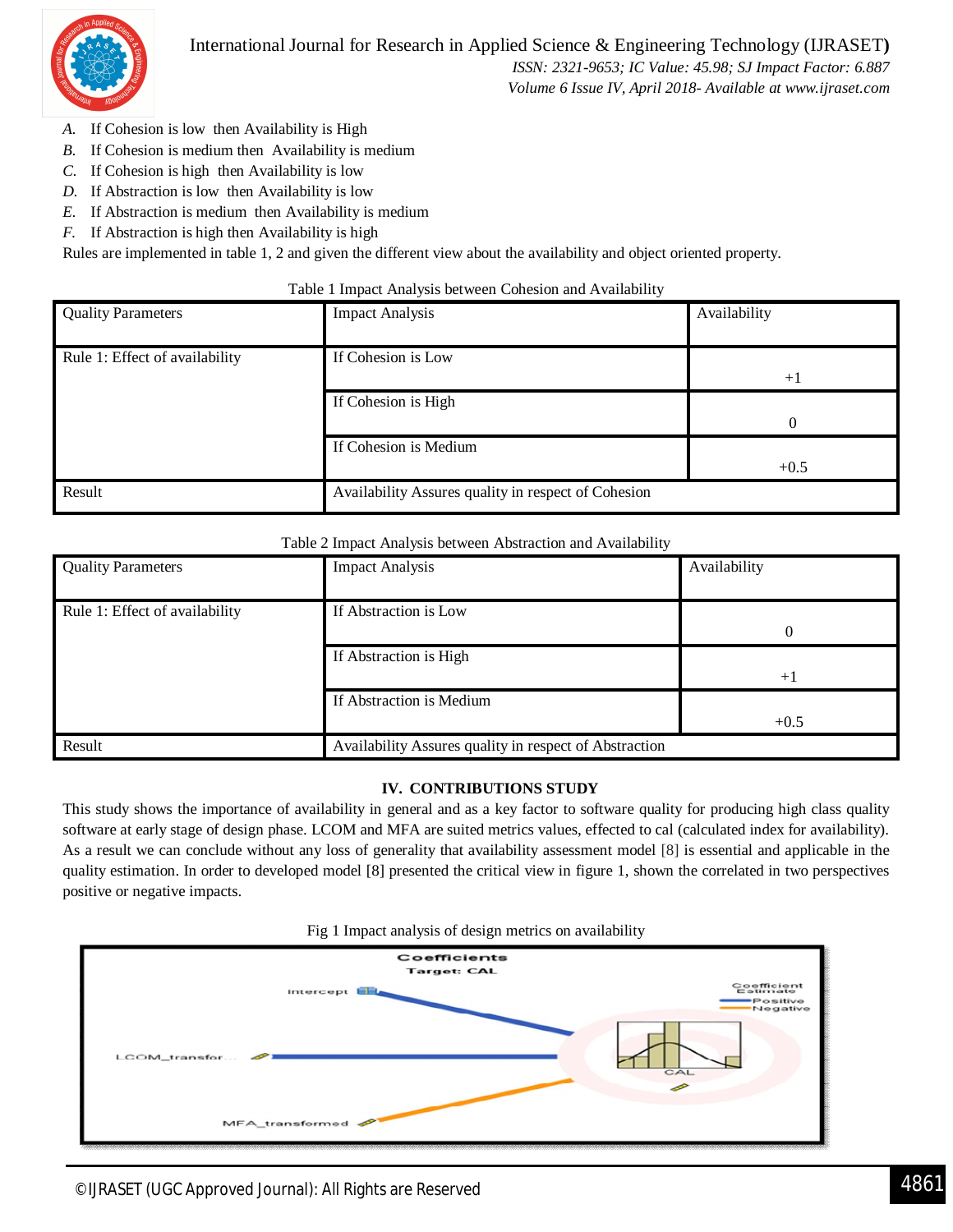

International Journal for Research in Applied Science & Engineering Technology (IJRASET**)**

 *ISSN: 2321-9653; IC Value: 45.98; SJ Impact Factor: 6.887 Volume 6 Issue IV, April 2018- Available at www.ijraset.com*

#### **V. CONCLUSION**

With the progressions in the software business, estimating the software quality is intricate for the improvement of the software item. Thusly the requirement for the advancement of better software availability has expanded after some time. Since the cohesion and abstraction assumes a noteworthy part in deciding the software availability. In this manner proper study and study ought to be done to choose the effect for the availability. Every property portrays vital features as, how to utilize it, translation rules, distributed limits at whatever point is conceivable, and surveys its suitability and helpfulness. This would bring about controlling and getting to the software to deliver a vigorous, great outcome, which upgrades the potential availability of the software.

#### **REFERENCES**

- [1] Ying, M., Shunzhi, Z., Ke, Q., and Guangchun, L. "Combining the requirement information for software defect estimation in design time", Information Processing Letters, 114(9), 2014, 469–474.
- [2] Yadav, H. B., and Yadav, D. K. "Early Software Reliability Analysis using Reliability Relevant Software Metrics", International Journal of System Assurance Engineering and Management, pp.1-12, 2014.
- [3] Hooshmand, A. and Isazadeh, A. "Software Reliability Assessment Based on a Formal Requirements Specification", Proceedings of the Conference on Human System Interactions, Publisher IEEE Krakow, Poland, 311-316, 2008..
- [4] Boehm, B.W. 1987. Improving Software Productivity. IEEE Computer, 20(9), 43-57.
- [5] A. Mishra, D. Agarwal & M. H. Khan, "Availability Estimation Model: Fault Perspective", International Journal of Innovative Research in Science, Engineering and Technology, Vol. 6, Issue 6, 2017.
- [6] He, P., Li, B., Liu, X., Chen, J., and Ma, Y. "An Empirical Study on Software Defect Prediction with a Simplified Metric Set", Information and Software Technology, 59, 170-190, 2017..
- [7] Radjenovic, D., Hericko, M., Torkar, R., and Zivkovic, A. "Software Fault Prediction Metrics: A Systematic Literature Review". Information and Software Technology, 55(8), 1397-1418, 2013..
- [8] Dr. Brijesh Kumar Bhardwaj, "Impact Analysis of Cohesion and Abstraction on Availability Issue at Early Stage", Volume 9, April, 2018.
- [9] S. Saxena , D Agarwal , " Authentication Quantification Model to Estimate Security During Effective E- Procurement Process ", International Journal of Scientific Research in Computer Science Engineering and Information Technology (IJSRCSEIT), Volume 3, Issue 1,11<sup>th</sup> February 2018.
- [10] S. Saxena , D Agarwal , " Authorization Quantification Model to Estimate Security During Effective E-Procurement Process ", IPASJ , International Journal of Computer Science ( IIJCS ) Volume 6 , Issue 2 , 28 February 2018 .

#### **ACKNOWLEGEMENTS**



Dr. Brijesh Kumar Bhardwaj is Assistant Professor in the Department of Computer Applications, Dr. R. M. L. Avadh University Faizabad India. He obtained his M.C.A degree from Dr. R. M. L. Avadh University Faizabad (2003) and M.Tech. in Computer Science and Engineering from K.N.I.T. Sultanpur and Ph.D. from Singhania University Rajasthan. His area of research is Software Engineering, Data Mining. Dr. Bhardwaj published numerous articles, several papers in refereed journals and conferences.